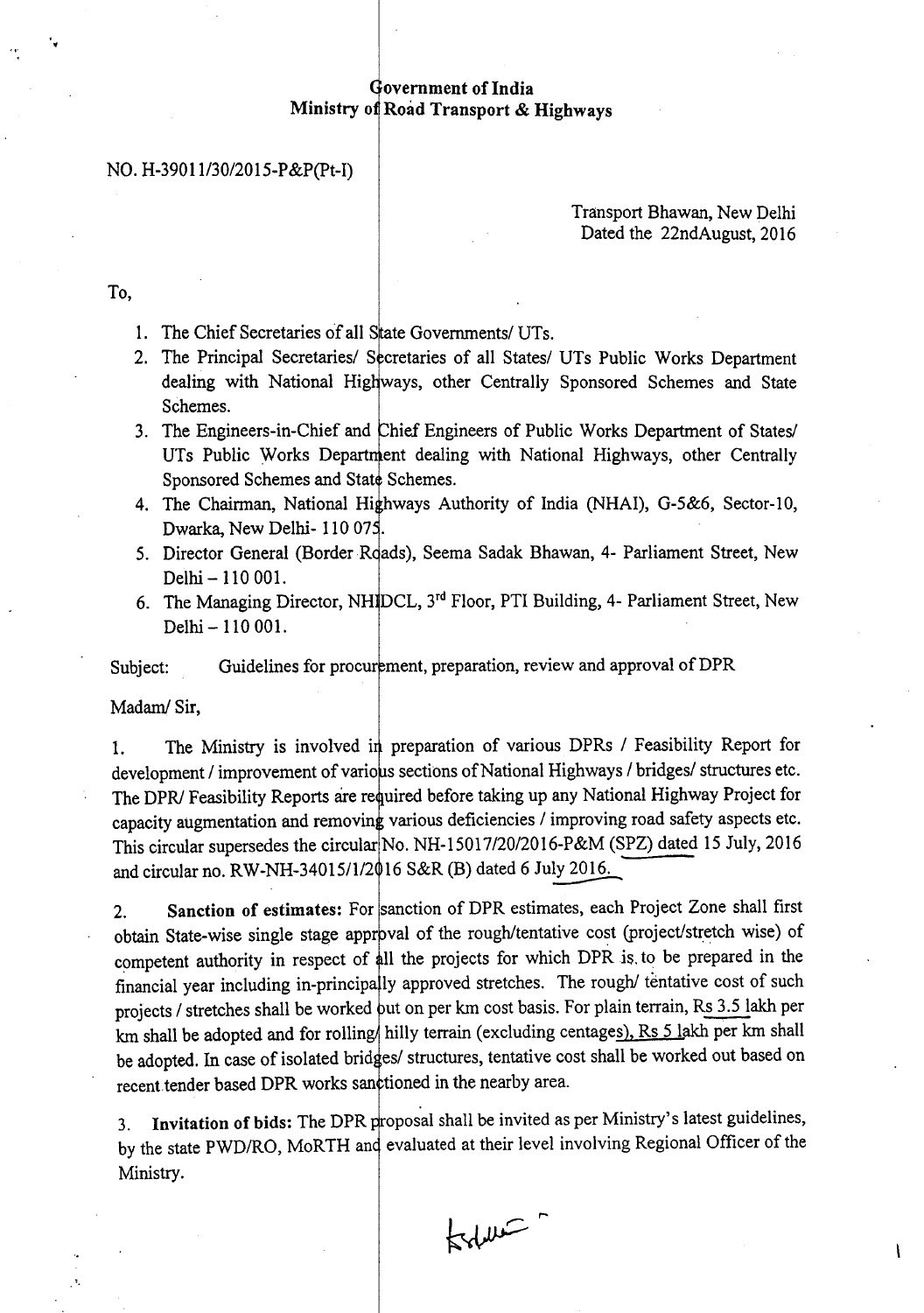4. Evaluation of Bids: The evaluation of bids shall be done as per revised evaluation criteria of technical proposal and evaluation criteria of financial proposal. The revised criteria have been included in Data Sheet of *A*nnexure I to this circular.

, .

5. Approval of Tender Based Estimate: Tender based estimate for preparation of DPR/feasibility report shall be approved/ sanctioned at the level of Chief Engineer, MoRTH provided the cost is within approved entative cost with concurrence of the Deputy Financial Advisor. In case tender based estimate is more than approved tentative cost, separate approval for sanction shall be obtained from Competent Authority.

6. Preparation, Review and Approval of DPR/FS: Six sub-stages have been defined for DPR preparation, each with designated deliverables, reviewing and accepting authority.

a.) The following table shall be followed for MoRTH and its implementation agencies, other than NHAI:

| S.<br>N <sub>o</sub> | Sub-Stage                                     | <b>Key Deliverables</b>                                                                                                                                                                                                                                                                                                                                                                                                                                   | Reviewing and<br><b>Accepting Authority</b>                                                                                                                            |
|----------------------|-----------------------------------------------|-----------------------------------------------------------------------------------------------------------------------------------------------------------------------------------------------------------------------------------------------------------------------------------------------------------------------------------------------------------------------------------------------------------------------------------------------------------|------------------------------------------------------------------------------------------------------------------------------------------------------------------------|
| I                    | Draft/Final<br>Inception<br>Report            | Project appreciation, Detailed approach and<br>methodology, Work programme, Proforma<br>for data collection, Design standards and<br>proposed cross sections, Key plan and linear<br>plan, Development plans, Quality assurance<br>plan, Draft design standards                                                                                                                                                                                           | Chief Engineer,<br>PWD/Chief<br>Engineer, BRO in<br>consultation with<br>Regional Officer,<br>MoRTH                                                                    |
| $\mathbf{I}$         | Draft/Final<br>Feasibility<br>Report          | Project description including possible<br>alternatives, methodology, socio-economic<br>profile, indicative design standards and<br>technical specifications, traffic surveys and<br>analysis, environmental screening and<br>preliminary assessment, initial social<br>assessment and preliminary land acquisition/<br>resettlement plan, cost estimates based on<br>preliminary rate analysis and bill of<br>quantities, economic and financial analysis | Chief Engineer,<br>PWD/Chief<br>Engineer, BRO in<br>consultation with<br>Regional Officer,<br>MoRTH<br>Alignment plan shall<br>be approved by Chief<br>Engineer, MoRTH |
| III                  | Draft/Final<br>LA &<br>Clearances I<br>Report | Strip plan along with land acquisition plan,<br>utility relocation plan, details of properties<br>and estimated costs of acquisition                                                                                                                                                                                                                                                                                                                      | Chief Engineer,<br>PWD/Chief<br>Engineer, BRO in<br>consultation with<br>Regional Officer,<br>MoRTH                                                                    |
| <b>IV</b>            | Draft/Final<br>Detailed<br>Project Report     | Main Report, Design Report, Materials<br>Report, Environmental Assessment Report,<br>Technical Specifications, Rate Analysis,<br>Cost Estimates, Bill of Quantities, Drawing<br>. Volume                                                                                                                                                                                                                                                                  | Chief Engineer,<br>PWD/Chief<br>Engineer, BRO in<br>consultation with<br>Regional Officer,<br>MoRTH                                                                    |

 $\frac{1}{2}$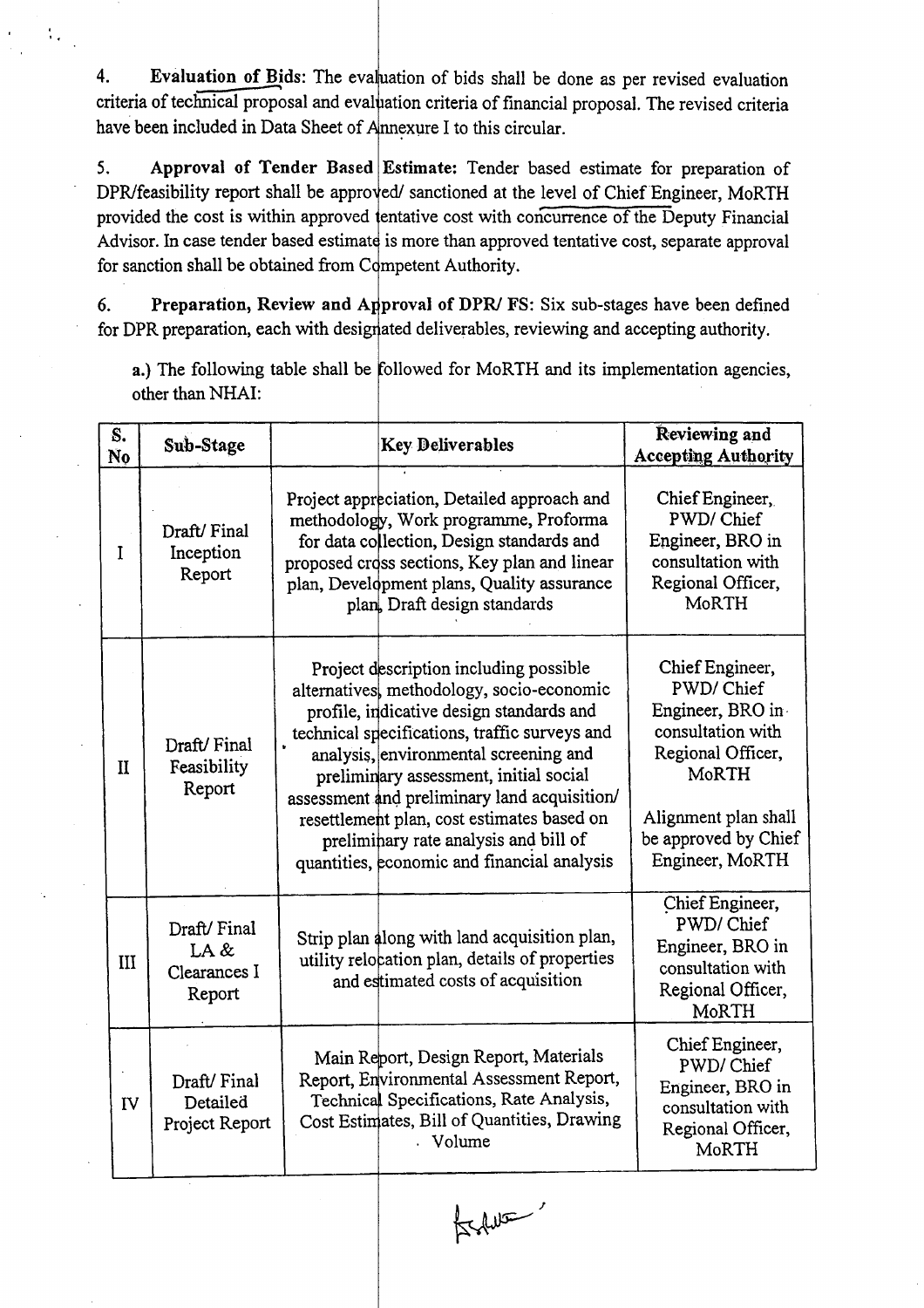| S.<br>No. | Sub-Stage                                        | <b>Key Deliverables</b>                                                                                                                                            | Reviewing and<br><b>Accepting Authority</b>                                                                |
|-----------|--------------------------------------------------|--------------------------------------------------------------------------------------------------------------------------------------------------------------------|------------------------------------------------------------------------------------------------------------|
| v         | Draft/Final<br>Technical<br>Schedules            | Civil Work Contract Agreement                                                                                                                                      | Chief Engineer,<br>PWD/Chief<br>Engineer, BRO in<br>consultation with<br>Regional Officer,<br><b>MoRTH</b> |
| VI        | Draft/Final<br>LA $&$<br>Clearances II<br>Report | Land Acquisition Report including final 3a,<br>3A, 3D notifications, Clearances Report with<br>final approvals from agencies for all project<br>related clearances | Chief Engineer,<br>PWD/Chief<br>Engineer, BRO in<br>consultation with<br>Regional Officer,<br><b>MoRTH</b> |

b.) For NHAI, the key sub-stages, deliverables, reviewing and accepting authorities following table shall be followed:

| Ś.<br>N <sub>0</sub> | Sub-Stage                                     | <b>Key Deliverables</b>                                                                                                                                                                                                                                                                                                                                                                                                                                   | Reviewing and<br><b>Accepting Authority</b>                                                                                         |
|----------------------|-----------------------------------------------|-----------------------------------------------------------------------------------------------------------------------------------------------------------------------------------------------------------------------------------------------------------------------------------------------------------------------------------------------------------------------------------------------------------------------------------------------------------|-------------------------------------------------------------------------------------------------------------------------------------|
| I                    | Draft/Final<br>Inception<br>Report            | Project appreciation, Detailed approach and<br>methodology, Work programme, Proforma<br>for data collection, Design standards and<br>proposed cross sections, Key plan and linear<br>plan, Development plans, Quality assurance<br>plan, Draft design standards                                                                                                                                                                                           | Regional Officer                                                                                                                    |
| $\mathbf{I}$         | Draft/Final<br>Feasibility<br>Report          | Project description including possible<br>alternatives, methodology, socio-economic<br>profile, indicative design standards and<br>technical specifications, traffic surveys and<br>analysis, environmental screening and<br>preliminary assessment, initial social<br>assessment and preliminary land acquisition/<br>resettlement plan, cost estimates based on<br>preliminary rate analysis and bill of<br>quantities, economic and financial analysis | Regional Officer in<br>consultation with<br>CGM (Tech) at<br>NHAI.<br>Alignment plan shall<br>be approved by CGM<br>(Tech) at NHAI. |
| III                  | Draft/Final<br>LA &<br>Clearances I<br>Report | Strip plan along with land acquisition plan,<br>utility relocation plan, details of properties<br>and estimated costs of acquisition                                                                                                                                                                                                                                                                                                                      | Regional Officer                                                                                                                    |
| IV                   | Draft/Final<br>Detailed<br>Project Report     | Main Report, Design Report, Materials<br>Report, Environmental Assessment Report,<br>Technical Specifications, Rate Analysis,<br>Cost Estimates, Bill of Quantities, Drawing<br>Volume                                                                                                                                                                                                                                                                    | Regional Officer in<br>consultation with<br>CGM (Tech)                                                                              |

 $|z|$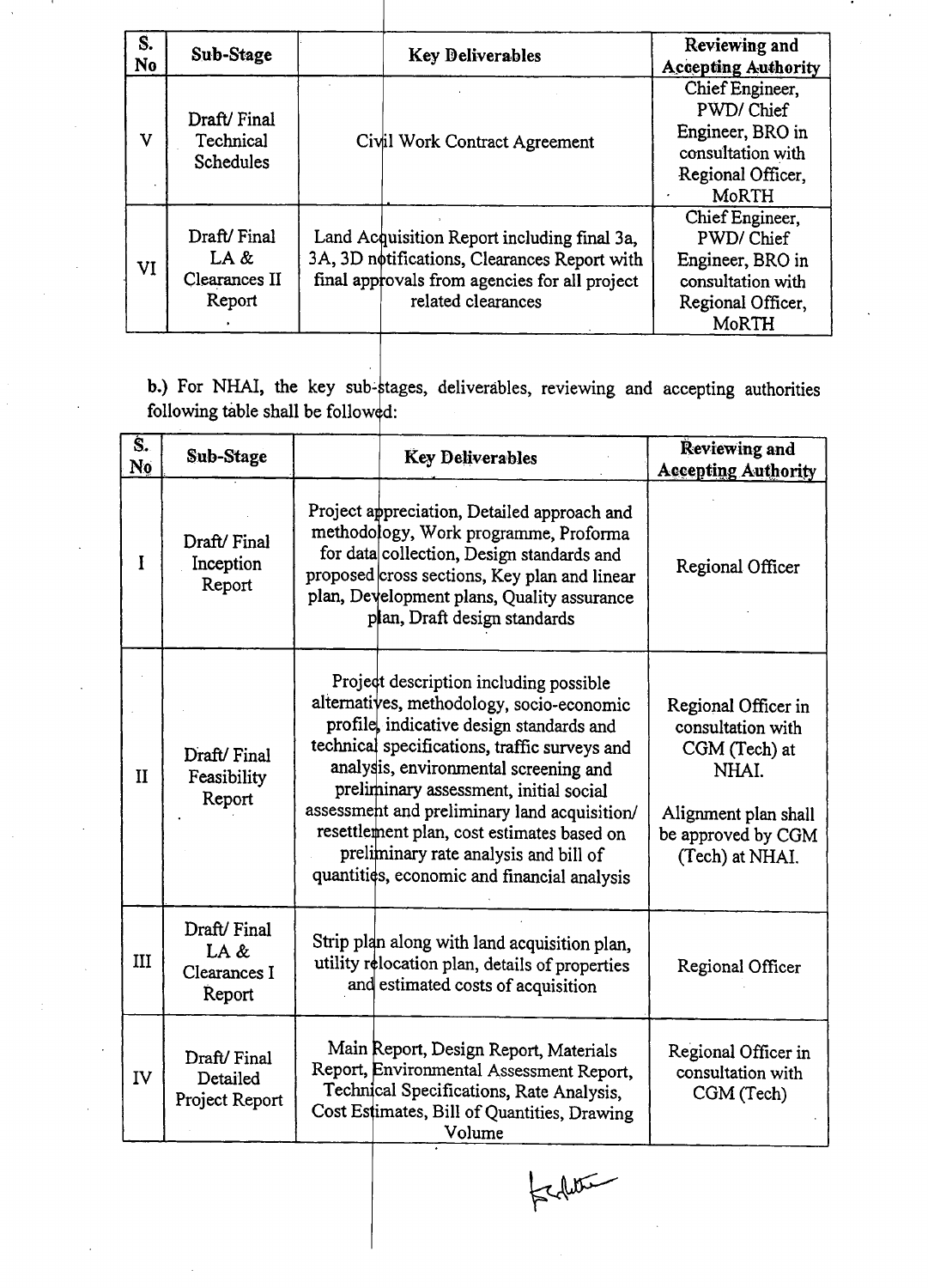| S.<br>N <sub>0</sub> | Sub-Stage                                      | <b>Key Deliverables</b>                                                                                                                                            | Reviewing and<br><b>Accepting Authority</b>            |
|----------------------|------------------------------------------------|--------------------------------------------------------------------------------------------------------------------------------------------------------------------|--------------------------------------------------------|
| v                    | Draft/Final<br>Technical<br><b>Schedules</b>   | Civil Work Contract Agreement                                                                                                                                      | Regional Officer in<br>consultation with<br>CGM (Tech) |
| VI                   | Draft/Final<br>LA &<br>Clearances II<br>Report | Land Acquisition Report including final 3a,<br>3A, 3D notifications, Clearances Report with<br>final approvals from agencies for all project<br>related clearances | Regional Officer                                       |

Note: The stages 3, 5 and 6 will run in parallel to stage 2 and 4. The revised sub-stages have been included in Terms of Reference (TOR) of Annexure 1.

c.) For each of the six sub-stages in 6.(a) and 6.(b) above, quality checklists have been defined to ensure that all necessary activities pertaining to the sub-stage are completed. Compliance to these checklists shall be reviewed by corresponding review and accepting authority, as mentioned in the above tables. Payments shall be linked to successful completion of the various sub-stages. The checklists for pavements have been included as Annexure II and checklists for structures such as completion of the various sub-stages. The checklists for pavements have been included as Annexure II and checklists for structures such as ROB/ RUB as Annexure III. f the various sub-<br>and checklists for<br>line for preparation<br>DPR shall remain

d.) The timeline for preparation of DPR shall be 8 months. Timeline Annexure<br>imeline f for scrutiny and approval of DPR shall remain 2 months as per Standard Operating Procedures, MoRTH,  $Revision - 01$ , August 2015.

e.) DPR consultant shall be responsible for sharing the findings from the preparation stages during the bid process. During the bid process for a project, the DPR consultant shall support the Authority in responding to all technical queries, and shall ensure active participation of senior team members of the consultant during all interaction with potential bidders including pre-bid conference, meetings, site visits etc. In addition, the DPR consultant shall also support preparation of detailed responses to the written queries raised by the bidders. Also, the deliverables of the DPR consultant shall include editable soft copies of the final versions of all documents, including but not limited to the strip plan, plan & profile drawings, cross sections of right of way and details of structures as well as any cost workings.

f.) DPR Consultant shall also prepare the complete draft utility shifting estimates using the latest Schedule of Rates and obtain a sign-off from the corresponding utility agencies. For preparation of estimate, consultant shall use technologies for detection of sub-surface utilities as per para 7.

The above revisions from  $6(a)$  to  $6.(f)$  have been included in Terms of Reference (TOR) of Annexure I enclosed with this circular.

7. Technology for DPR/ FS Preparation: The following are the areas where appropriate technology shall be introduced to reduce time for DPR/ FS preparation and improve quality:

(i) Topographic Survey:

fortiller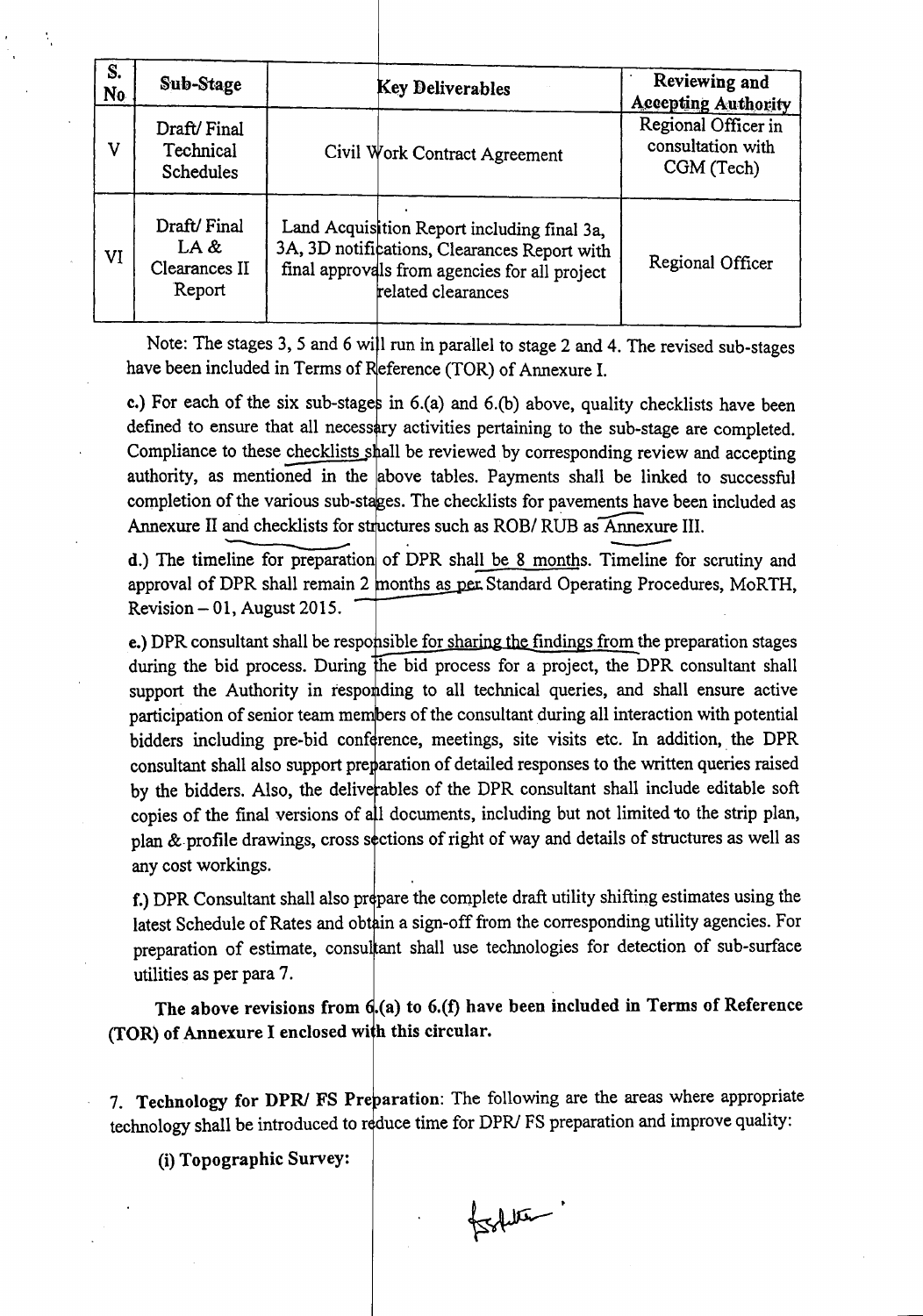- To conduct topographic surveys, technologies which meet the following criteria shall be used. For land based surveys: (a) Fundamental horizontal accuracy of 2 cm or better (b) Fundamental vertical accuracy of  $2 \text{ cm or better (c)}$  More than 50 points shall be measured per sq. m. For a rial based surveys: (a) Fundamental horizontal accuracy of 5 cm or better (b) Fundamental vertical accuracy of 5 cm or better (c) More than 10 points shall be measured per sq. m.

- To establish accuracy, a check point survey using DGPS (for horizontal accuracy) and Auto Level (for vertical accuracy) shall be carried out to establish the fundamental horizontal and vertical accuracy. A minimum of 25 check points, or check points once every 4 km shall be established, and these shall be strictly different from any georeferencing or control network points.

- The following are the set of deliverables which shall be submitted after completion of survey:

(a) Raw DGPS data for the entire highway length and adjoining areas of interest (b) Point cloud data/ Data of points captured for the entire highway length and adjoining areas of interest (c) Topographic map of scale 1:1000 of the entire highway length and adjoining areas of interest (d) Contour map of 50 cm of entire highway length and adjoining areas of interest (e) Cross section of the highway at every  $1 \text{ m in } *$ .dwg format.

- For land based surveys, Mobile LiDAR (Light Detection and Ranging) or equivalent technology that can meet above requirements shall be adopted. For aerial based surveys, Aerial Mobile LiDAR (Light Detection and Ranging) or equivalent technology that can meet above requirements shall be adopted. Land based surveys using Mobile LiDAR or equivalent technology shall be used for most highway projects, except in cases of hilly areas, major bypasses and realignments, where aerial based surveys using aerial LiDAR or equivalent technology shall be used. In shadow areas such as invert levels below culverts, where LiDAR or equivalent technologies cannot survey accurately, traditional methods of Total Station/ Auto Level shall be used to complete the study. In case of mobile LiDAR or equivalent technology, 360 degree panoramic images of the entire highway length and adjoining areas of interest shall be submitted. In case of aerial LiDAR or equivalent technology, ortho-images of the entire highway length and adjoining areas of interest shall be submitted. In case other equivalent technologies are identified at later stages, specifications for the same shall be put up for approval to the Competent Authority.

# (ii) Sub-Surface Utility Mapping:

The following criteria shall be met by the process of sub-surface utility mapping:

(a) Coverage and mapping of all sub-surface utilities within project RoW, especially those under additional carriageway width (b) Accurate mapping and resolution of all sub-surface utilities up to a depth of 4 m (c) Differentiation between sub-surface utilities such as live electric cables, metallic utilities and other utilities (d) Sub-surface utilities radargrams further processed into utility maps in formats such as PDF, JPEG and AutoCAD.

 $Brdust$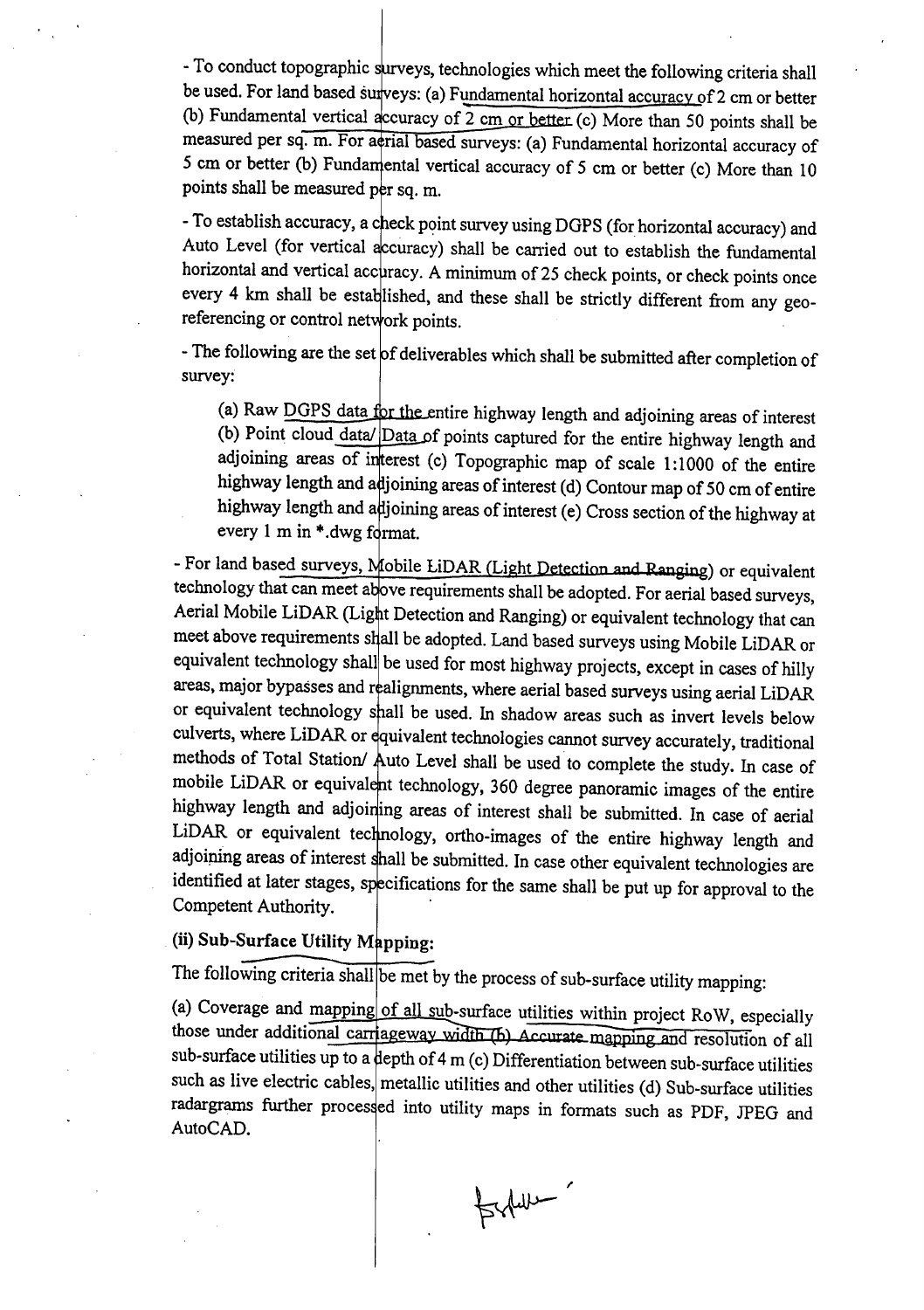To meet the above criteria, sub-surface utility engineering (SUE) using technologies such as Ground Penetrating Radar (GPR), Induction Locator etc. or equivalent technologies shall be adopted. In case other equivalent technologies are identified at later stages, specifications for the same shall be put up for approval to the Competent Authority.

# (iii) Cadastral Mapping:

All DPR consultants shall digitize land cadastral maps before preparing the land acquisition plan. The digitized map shall exactly match the original map, like a contact print, since the dimensions and area of plots, or the whole village are to be extracted from the map itself. An accuracy of 1mm or higher in a 1:1000 scale map shall be ensured, as this translates into an accuracy of 1 m or higher on ground.

### (iv) Traffic Count Survey:

DPR Consultants shall use the results of traffic count surveys being done by IHMCL. If required, specifically in cases where a particular stretch is not being covered by IHMCL, DPR consultants shall carry out traffic count surveys on their own using ATCC systems or equivalent technologies. The ATCC system shall meet the following accuracy levels after validation/ correction:

(a) Classification of vehicles: be ter than 95% (b) Counting of vehicles: better than 98%. Before validation and correction, the ATCC system shall meet the following accuracy levels: (a) Classification of vehicles: better than 90% (b) Counting of vehicles: better than 95%.

For verification of the above mentioned accuracy levels, audit of raw ATCC data shall be done on a sampling basis. Systems such as Pneumatic Tube Detector, Inductive Detector Loop, Video Image Detection and Infrared Sensor etc or any other equivalent technologies shall be adopted to meet the above accuracy levels. In case other equivalent technologies are identified at later stages, specifications for the same shall be put up for approval to the Competent Authority

The above revisions 7.(i), 7.(ii), 7.(iii) and 7.(iv) have been included in Terms of Reference (TOR) of Annexure I endlosed with this circular.

#### 8. Payment Schedule:

The standard form of payment schedule to be followed in RFP document has been developed for procuring consultancy services for preparation of Detailed Project Report (DPR) for development of National Highways. The Competent Authority has approved the following Payment Schedule for uniformly using in RFP document for procurement consultancy service on National Highway works being carried out by implementing agencies i.e State PWD/*NHAI*/ NHIDCL/ BRO. The following revised payment schedule has been included in Draft Contract for Consultant's Services of Annexure I enclosed with this circular.

tookhou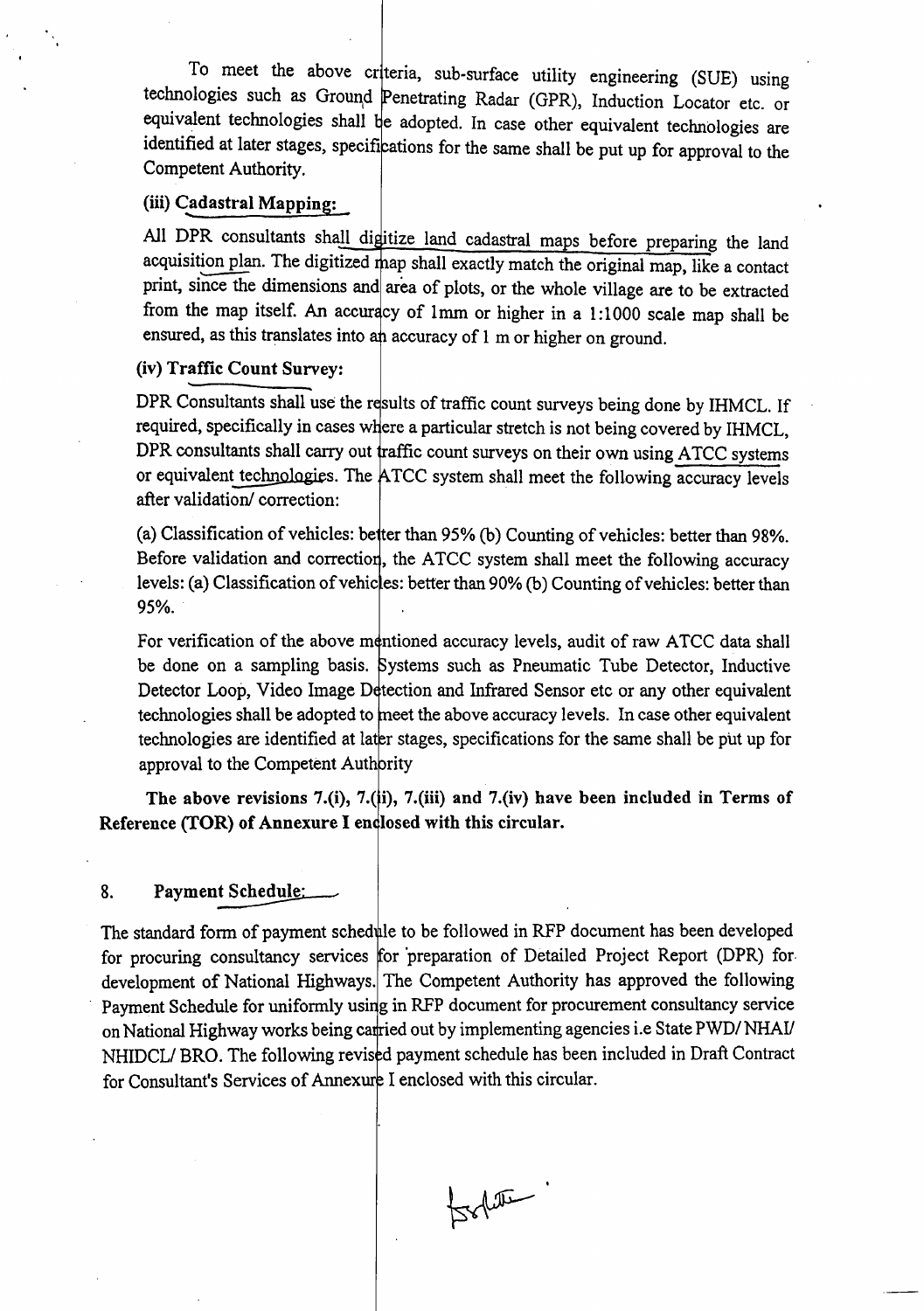| S.No           | Item                                                                                            | Payment as %<br>of contract<br>value |
|----------------|-------------------------------------------------------------------------------------------------|--------------------------------------|
| $\mathbf{1}$   | Submission of final Inception Report                                                            | 15%                                  |
| $\overline{2}$ | Submission of final Alignment Plan                                                              | 10%                                  |
| $\overline{3}$ | Submission of final Feasibility Report                                                          | 5%                                   |
| 4              | Submission of final Land Acquisition<br>Report                                                  | 10%                                  |
| 5              | Submission of clearance proposals                                                               | 5%                                   |
| 6              | Submission of Draft DPR                                                                         | 10%                                  |
| 7              | Approval of Final DPR                                                                           | 10%                                  |
| $\overline{8}$ | Approval of Technical Schedules                                                                 | 5%                                   |
| 9              | 3D publication                                                                                  | 10%                                  |
| 10             | Clearance - Stage I Approval                                                                    | 5%                                   |
| 11             | Clearance - Stage II/Final Approval                                                             | 5%                                   |
| 12             | Retention to be released after 3 years                                                          | 10%                                  |
|                | Total:                                                                                          | 100%                                 |
| 13             | Bonus on submission of draft 3A within 1<br>month of alignment finalization                     | 2.5% bonus                           |
| 14             | Bonus on submission of draft clearance<br>proposals within 1 month of alignment<br>finalization | 2.5% bonus                           |

9. Extension of Time and  $\sqrt{\text{ariation}}$  Change of Scope: In case Extension of Time is required for carrying out the DPR/feasibility report, it shall be granted at the level of Chief Engineer, MoRTH dealing with State. The matter of variation /change of scope upto 5% of consultancy contract amount for  $D$ PR/feasibility study shall be approved at the level of Chief Engineer, MoRTH. In case, the  $\frac{1}{2}$  variation/change of scope exceeds the 5% of consultancy contract amount, revised approval shall be obtained.

10. This issues with the concurrence of Finance Wing and approval of Secretary (RT&H).

Yours Faithfully, \* solution (Devesh Singh Pathania) Under Secretary to the Government of India 011-23717379

Copy to

- **•** All Technical Officers of the Roads Wing, MoRT&H.
- All Directors/Deputy Secretaries, MoRT&H.
- PS to Hon'ble Minister (R $\uparrow$ &H).
- PS to Hon'ble Minister of \$tate (RT&H).